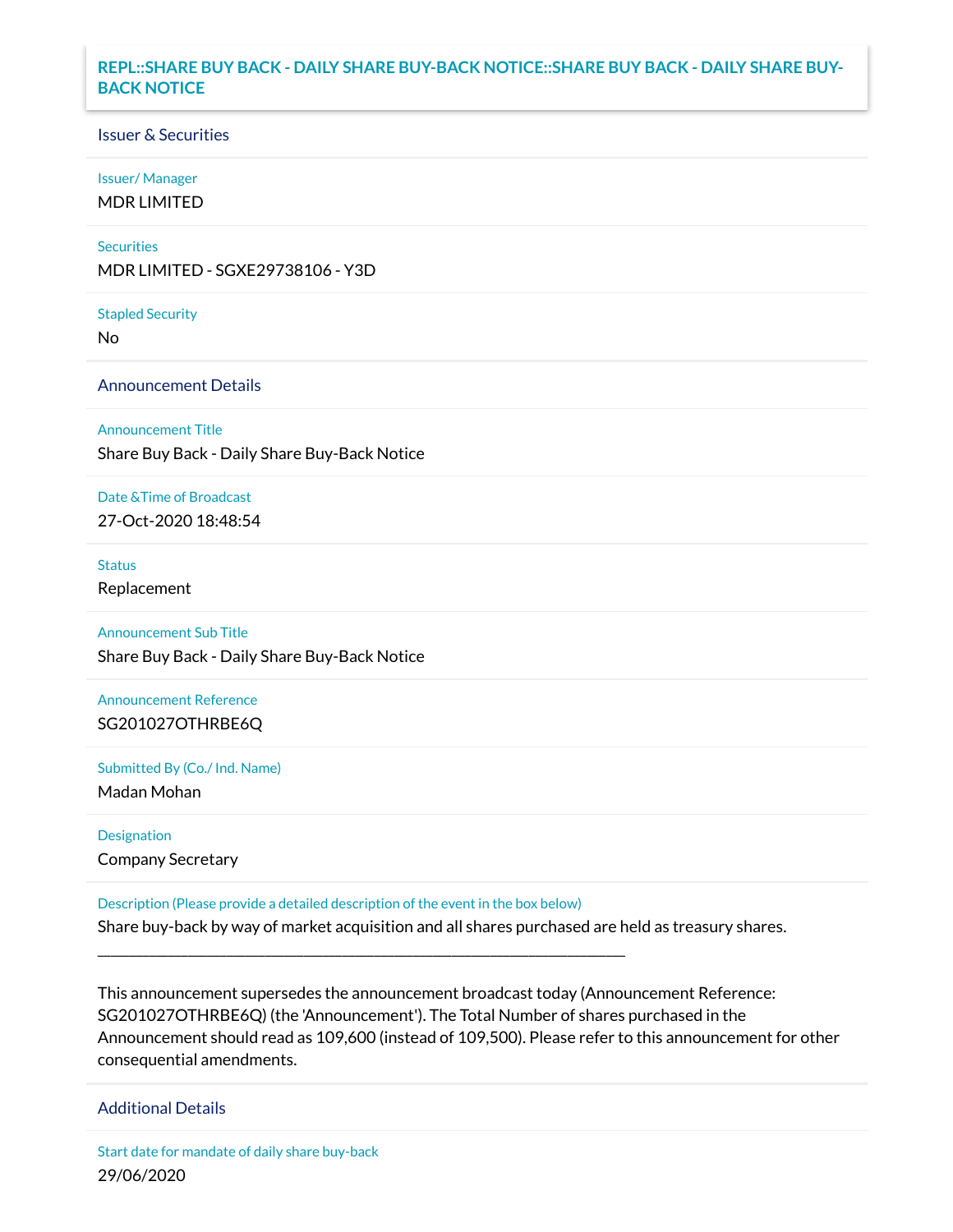## Section A

Maximum number of shares authorised for purchase 89,039,757

Purchase made by way of market acquisition

Yes

|                                          | Singapore Exchange | <b>Overseas Exchange</b> |
|------------------------------------------|--------------------|--------------------------|
| Date of Purchase                         | 26/10/2020         |                          |
| Total Number of shares purchased         | 109,600            |                          |
| Number of shares cancelled               |                    |                          |
| Number of shares held as treasury shares | 109,600            |                          |

| Price Paid per share                                                                                 | SGD 0.078       |
|------------------------------------------------------------------------------------------------------|-----------------|
| Highest Price per share                                                                              | SGD 0.078       |
| Lowest Price per share                                                                               | SGD 0.078       |
| Total Consideration (including stamp duties, clearing changes etc) paid or payable for the<br>shares | SGD<br>8,561.99 |

#### Section B

Purchase made by way of off-market acquisition on equal access scheme No

Section C

| Cumulative No. of shares purchased to date <sup>^</sup> | Number  | Percentage# |
|---------------------------------------------------------|---------|-------------|
| By way of Market Acquisition                            | 999,600 | 0.1123      |
| By way off Market Acquisition on equal access scheme    |         |             |
| Total                                                   | 999,600 | 0.1123      |

#Percentage of company's issued shares excluding treasury shares as at the date of the share buy-back resolution

^From the date on which share buy-back mandate is obtained

Section D

Number of issued shares excluding treasury shares after purchase 889,397,970

Number of treasury shares held after purchase 17,679,583

Related Announcements